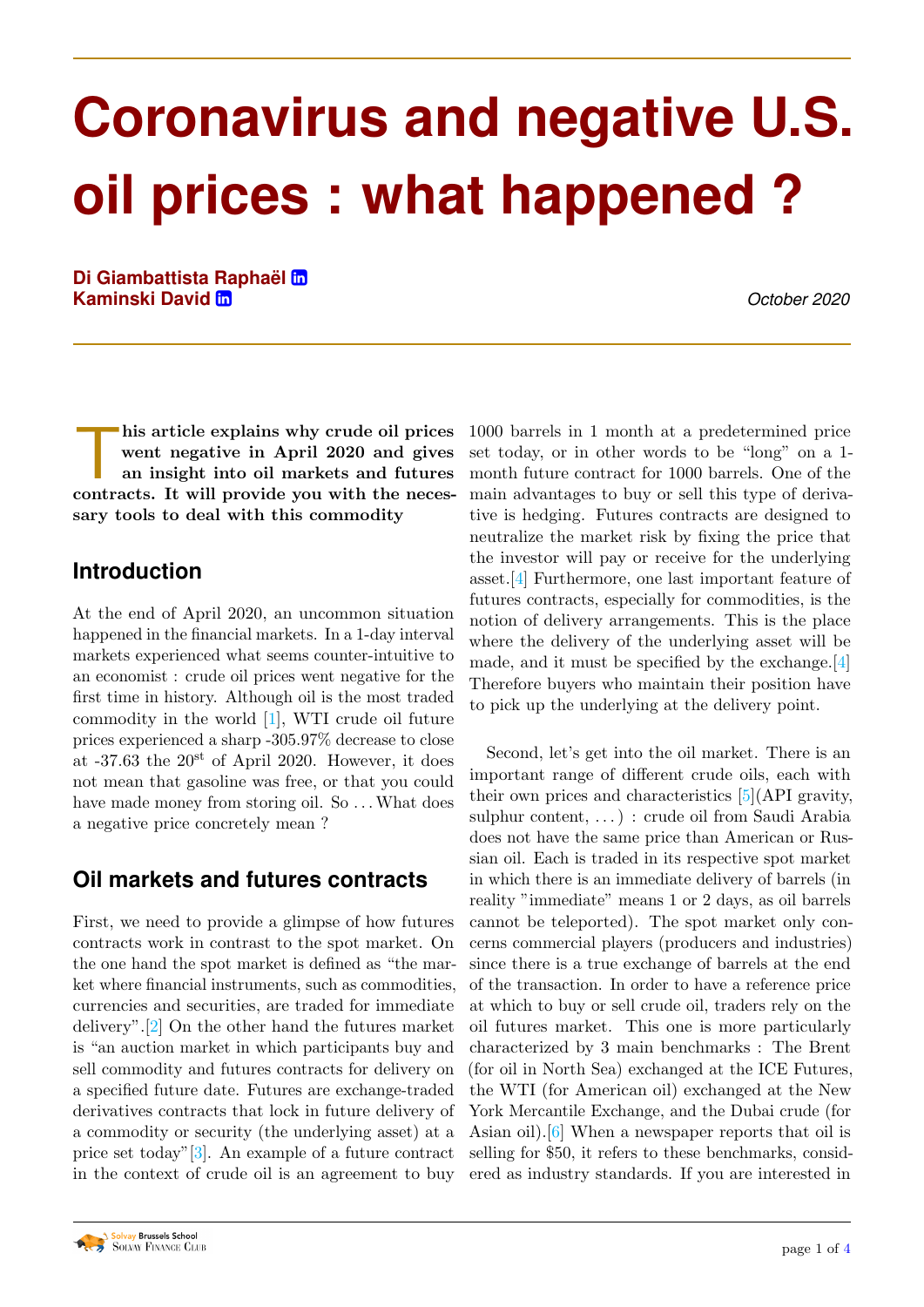the different oil markets, you can take a look at this website : [https://oilprice.com/oil-price-charts/.](https://oilprice.com/oil-price-charts/)

In the crude spot market, when one enters a position there is a trade of barrels of oil. Only commercial players (oil users) are willing to participate in this exchange place. However, the actors in the oil futures markets are more diverse since there is a gap between the moment when you enter a position and the maturity of the contracts (that could be months, semesters, or even years). Therefore, in addition to commercial users who use futures contracts to hedge their positions, this gap allows non-commercial players - who do not want to receive a barrel at home - to enter in the market and to speculate on the price of the underlying.[\[7\]](#page-3-5) Indeed, arbitrageurs who are not interested in any physical delivery of oil may take short or long positions depending on the expected change in the price of oil in order to make a profit. The majority of the futures contracts are sold before expiry date and there are very few contracts that lead to an exchange of goods.[\[8\]](#page-3-6)

There is a special case that we did not mentioned yet, what happens if a speculator maintains its position in a future contract until maturity, i.e the date of delivery ? The first option would be to take the physical delivery on the settlement date of the contract as described above. The second is called the "cash settlement". In this method the long position of the contract does not take the delivery of the underlying but receives or pays the net cash depending on whether the spot price is higher or lower, respectively, than the future price on the settlement date. Let's take an example. A speculator bought a 1-month oil future contract on June  $10^{th}$ for a delivery on July  $10^{th}$  at \$30. By doing this, he hopes that the spot price will be higher than \$30 in July. Suppose that on July  $10^{th}$  the spot is equal to \$25. The speculator (who does not need a barrel of oil) lost his bet. In that case, he will virtually (because all of this is automatized) ask the seller to keep the barrel and to sell it on the spot market and will give an additional \$5 per barrel since the seller will only sell its oil on the spot for \$25. Of course, all of this could have been the other way around and a speculator could have sold ( we say that he takes a "short" position) a contract to sell oil one month later. This illustrates something important in futures commodity markets : supply and demand are biased by speculators. There are investors who buy contracts without real needs of the underlyings and others that sell contracts without truly having the goods. Fattouh, Kilian and Mahadeva (2012)

argue that the financialization of oil futures markets and the role of speculation in the price volatility of this commodity is still subject to debate among economists.[\[9\]](#page-3-7)

#### **Causes of the negative oil price**

Since the key characteristics of the oil market have been described, we can more easily understand what happened on the  $20^{st}$  of April 2020. The first important thing to notice is that only the 1-month WTI futures contracts with a delivery in May suffered from a negative price on April 20. As you can see on the graph, The Brent - the North Sea benchmark -, despite a sharp decrease, did not drop below 0 on that day. You can also notice the correlation between both benchmarks that follow a similar trend except for that day. This difference can be explained by the difference in delivery points of both futures contracts. Whereas Brent could theoretically have access to all shore tanks in North West Europe, WTI delivery point is "land-locked" and limited to a little town in Oklahoma called Cushing. The town has a limited capacity of approximately 76 million barrels and due to the macroeconomics circumstances of this period, it was close to the limit.[\[10\]](#page-3-8)







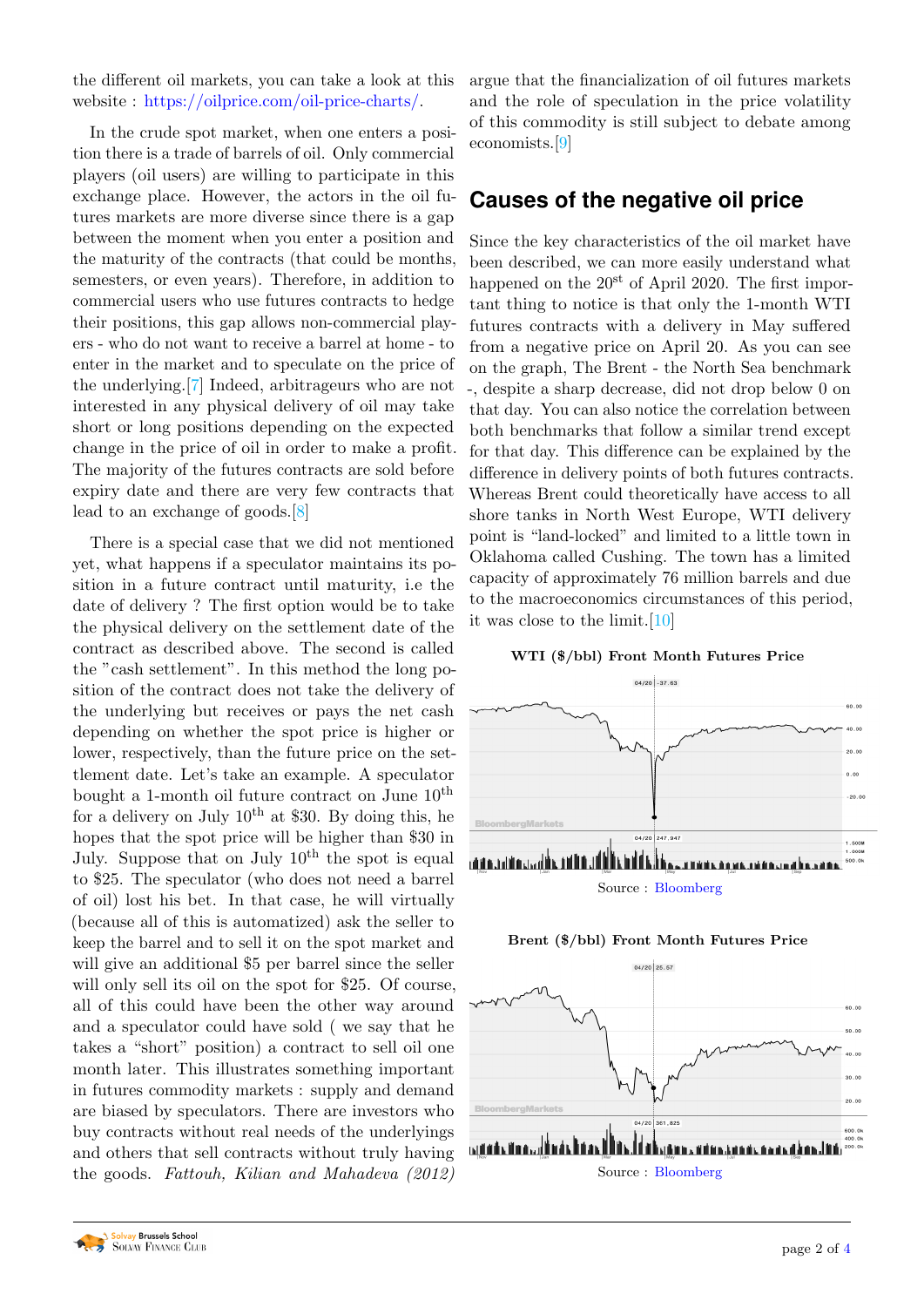For oil futures prices to turn negative, a range of different factors need to line up perfectly $[11]$ :

- (i) Demand for oil needs to fall.
- (ii) Supply needs to exceed demand.
- (iii) Storage space needs to be running out.
- (i) As the coronavirus turned into a pandemic at the beginning of 2020, all corners of the economy were devastated. This led to an elimination of almost all the needs for oil : a sharp decrease in the fuel needed to ship goods, ride on airplanes or commute to work has been experienced by the market.[\[12\]](#page-3-10) This global lockdown caused the demand for crude oil to collapse. Juvenal and Petrella (2012)[\[7\]](#page-3-5) argue that global demand shocks are the most important driver of oil prices, accounting for up to 43% of oil price fluctuation.
- (ii) Whereas demand for oil was at rock-bottom, the world's biggest producers did not cut their production, or to a certain extent, with a bad timing. In fact, after a price war that began in March 2020 between Saudi Arabia and Russia and that went hand in hand with an intensive oil production, the Organisation of the Petroleum Exporting Countries (OPEC) and Russia finally scheduled to reduce their production by  $10\%$ [\[13\]](#page-3-11), but only from the 1st of May 2020 - After the expiry date of April futures to be delivered in May.[\[11\]](#page-3-9) Remember that negative prices only concerned few futures contracts for delivery barrels in May.[\[12\]](#page-3-10)
- (iii) This oversupply quickly overwhelmed the world's crude tanks and supertankers and the industry severely began running out of storage space to put their oil. Therefore, it might be cheaper for some producers to pay to sell their oil rather than finding extra places to store their oil or, worse, closing down production.[\[14\]](#page-3-12) At this period the crude stockpiles at Cushing, Oklahoma - the delivery point of WTI futures contracts - had increased by 48% since the end of February, which led to an increase in storage price. This shows the overload in storage capacity and explains partly how WTI futures prices went negative at the end of April.

Furthermore, it is worth noting that there are 2 additional reasons that played a key role in the negative oil prices. First, whereas the causes described above were focused on commercial players, non-commercial

players also participated in the sharp price drop. Remember that futures can be a tool for protagonists in the oil market to hedge against price variation as well as a means of speculation for some investors. Speculators who buy oil futures contracts generally roll over them shortly before expiration, otherwise they must take the oil delivery. However, non-commercial players who were long on contracts for May delivery with expiry date on April 20 did not find other investors to release their positions. Therefore they were better-off selling at a negative price rather than taking delivery of actual oil, especially when storage prices steeply increased.

Second, after the announcement of an agreement between Russia and Saudi Arabia concerning the crude oil supply, many investment funds (which are mainly American) thought that the response will be an increase in the price. Thus, they put a part of their ETFs (Exchange Traded Funds) in futures oil contracts (mainly WTI). This created a high share of "speculative" demand which exacerbated the oversupply.

## **Putting it into perspective**

If we put into perspective what happened, on 155,000 futures contracts traded that day, only 18,475 were exchanged with a negative price. In only a few days, the price of crude oil returned to normal values. Therefore, the interesting part of this case relies on how the use of derivatives can lead to extraordinary situations in financial markets.

Nevertheless, with regard to the current global health conditions and the crisis that countries are facing, nothing prevents the situation from happening again if the circumstances were reunified. A second wave of coronavirus infections has overwhelmed many European countries at a fast pace. New lockdown restrictions in the EU have already partially fueled the latest market downturn.

### **References**

- <span id="page-2-0"></span>[1] Kowalski, C. & Scott, G. (2020, Sep 13). What Are the Most Actively Traded Commodities?. Retrieved from [https://www.thebalance.com/the](https://www.thebalance.com/the-most-actively-traded-commodities-809314)[most-actively-traded-commodities-809314](https://www.thebalance.com/the-most-actively-traded-commodities-809314)
- <span id="page-2-1"></span>[2] Smith, T. (2019, Apr 19). Spot Market. Retrieved from [https://www.investopedia.com/terms/s/spot](https://www.investopedia.com/terms/s/spotmarket.asp)